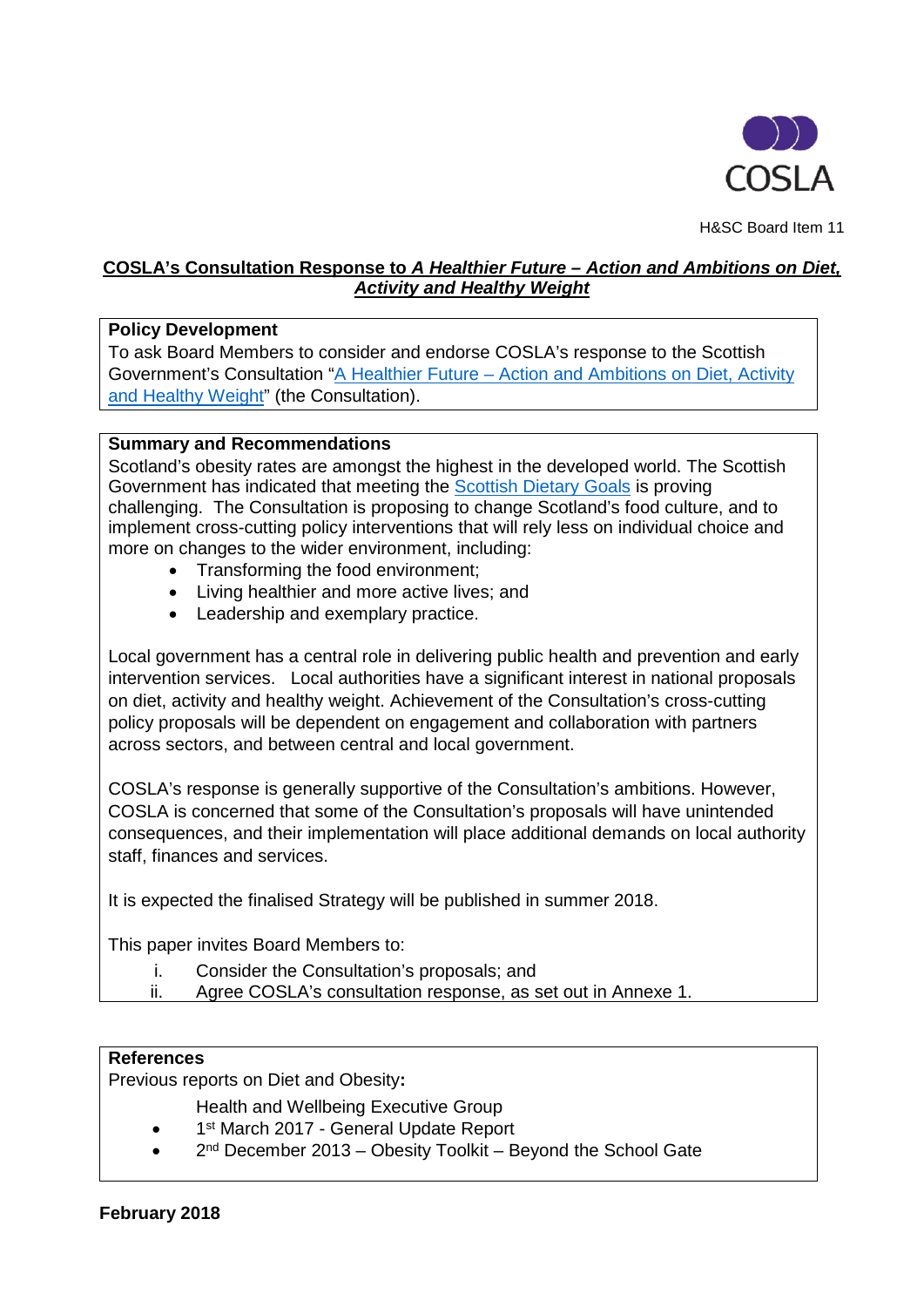

# **COSLA's Consultation Response to** *A Healthier Future – Action and Ambitions on Diet, Activity and Healthy Weight*

# **Policy Development**

1. The Scottish Government has issued the Consultation ["A Healthier Future –](https://consult.gov.scot/health-and-social-care/a-healthier-future/user_uploads/00526543.pdf) Action [and Ambitions on Diet, Activity and Healthy Weight"](https://consult.gov.scot/health-and-social-care/a-healthier-future/user_uploads/00526543.pdf). This report asks Board Members to consider the Consultation's proposals and agree COSLA's consultation response, as set out in Annex 1.

#### **Background**

- 2. COSLA has supported several national food and health strategies including;
	- Preventing Overweight and Obesity in Scotland: a route map towards healthy weight.
- The obesity toolkit, [Beyond the School Gate](http://www.gov.scot/Publications/2014/05/4143)*;* and
- [Better Eating, Better Learning a New Context for School Food.](http://www.gov.scot/Publications/2014/03/1606)
- 3. It is COSLA's understanding that the forthcoming Strategy will build upon the ongoing implementation of existing food, health and activity strategies.
- 4. Scotland's obesity rates continue to be amongst the highest in the developed world. The Scottish Government has indicated that meeting the [Scottish Dietary Goals](https://news.gov.scot/news/scottish-dietary-goals) is proving challenging. Being overweight or obese places demands on services and impacts on wider socioeconomic performance. Maintaining a healthy weight significantly reduces the risks of several of diseases, including developing type 2 diabetes, 13 types of cancer, cardiovascular disease and depression. The Scottish Government's [Programme for Government](http://www.gov.scot/programme2016) set out the ambition for Scotland to be the best place in the world to grow up, be cared for and to be healthy. These ambitions set the premise for the Consultation's proposals.
- 5. It is expected the finalised Strategy will be published in summer 2018.

## **Consultation Proposals**

- 6. The Consultation acknowledges that whilst consumer education and personal responsibility are important, the focus of the Consultation is on changes to the wider environment to make healthier choices easier when we eat at home, eat out or eat on the go. Board Members are asked to consider the Consultation's proposed actions, which include:
- *i. Transforming the food environment:*
- Legislate to restrict the promotion of food and drink high in fat, sugar and salt
- Increase the promotion and availability of healthy food
- Strengthen current restrictions on both broadcast and non-broadcast advertising of food and drink high in fat, salt and sugar, particularly in relation to children
- By summer 2018 produce a strategy for out of home providers, including action on calorie labelling and portion size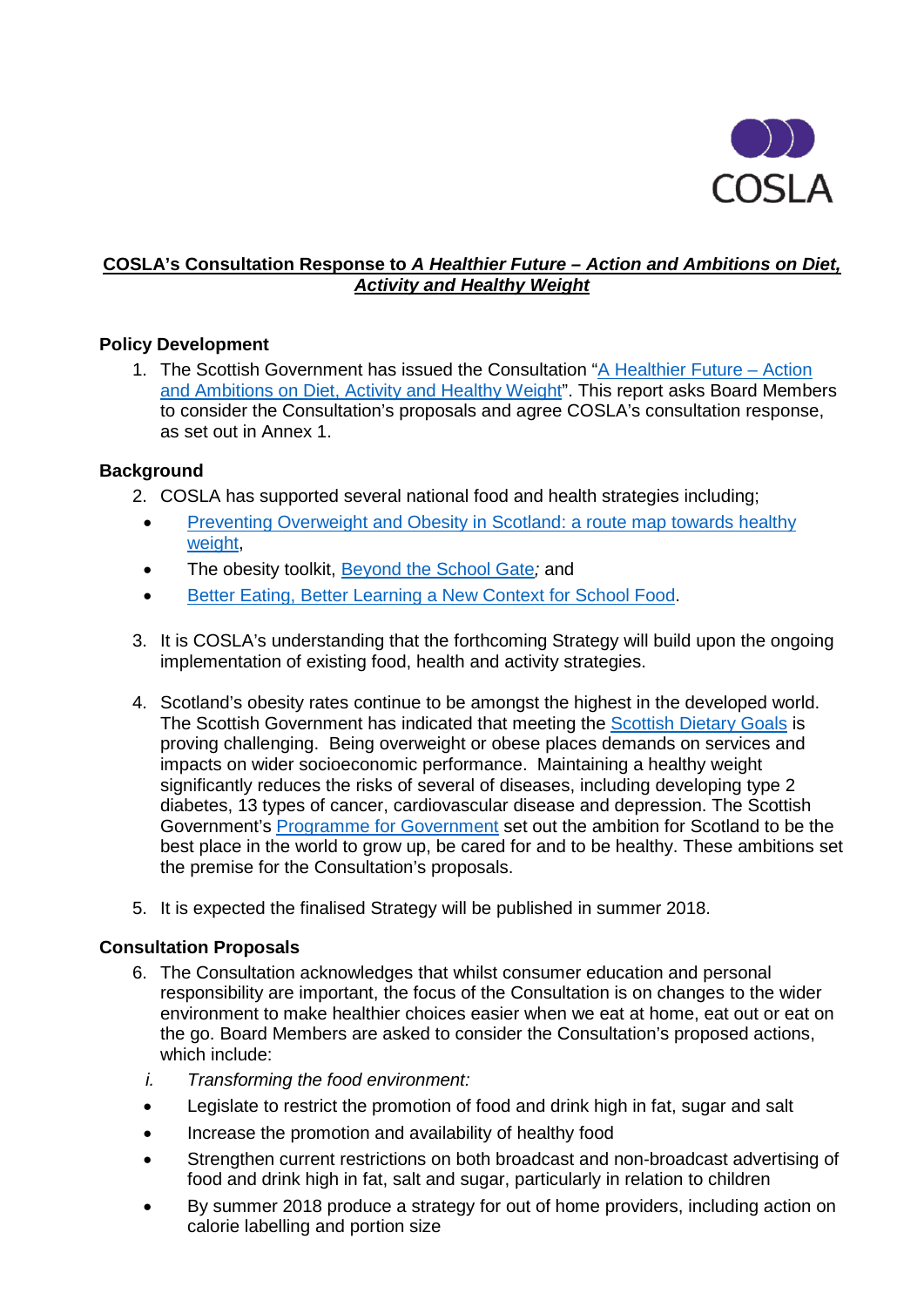- Explore how food outlets in the vicinity of schools can be better controlled
- Strengthen current labelling arrangements
- Help small and medium enterprises reformulate their products to produce healthier food
- Engage with the UK Government to seek transparency on how Soft Drinks Industry Levy will be distributed. The Soft Drinks Industry Levy will apply to the production and importation of soft drinks containing added sugar. The levy is due to take effect from April 2018.
- *ii. Living healthier and more active lives:*
	- Reduce health inequalities by prioritising work with families in poverty and on low incomes
	- Develop a positive relationship with food from birth, including using the early learning and childcare workforce to engage with families to promote healthy eating
	- Expand the child healthy weight interventions in schools and communities
	- Invest in supported weight management to tackle the increase in type 2 diabetes
	- Increase physical activity e.g. increase funding in active travel and build upon the Place Standard
- *iii. Leadership and exemplary practices*, through:
	- Public sector leadership
	- Food and drink industry leadership

### **Proposed COSLA Response**

- 7. COSLA's consultation response has been informed by IJB Chief Officers, Trading Standards Scotland, Scotland Excel, Public Health Directors, Society of Chief Officers of Environmental Health Scotland, VOCAL and the Federation of Small Businesses.
- 8. COSLA is generally supportive of the Consultation's ambitions to change our food culture, and to implement the cross-cutting policy interventions that will rely less on individual choice and more on changes to the wider environment. However, COSLA is concerned that some of the Consultation's proposals will have unintended consequences, and their implementation will place additional demands on local authority staff, finances and services. Board Members are asked to agree to COSLA's consultation response, which is set out in Annexe 1.

#### **Next Steps**

9. COSLA officers will continue to engage with the Scottish Government on addressing diet, activity and healthy weight, reinforcing local government's central role in delivering public health and prevention and early intervention services.